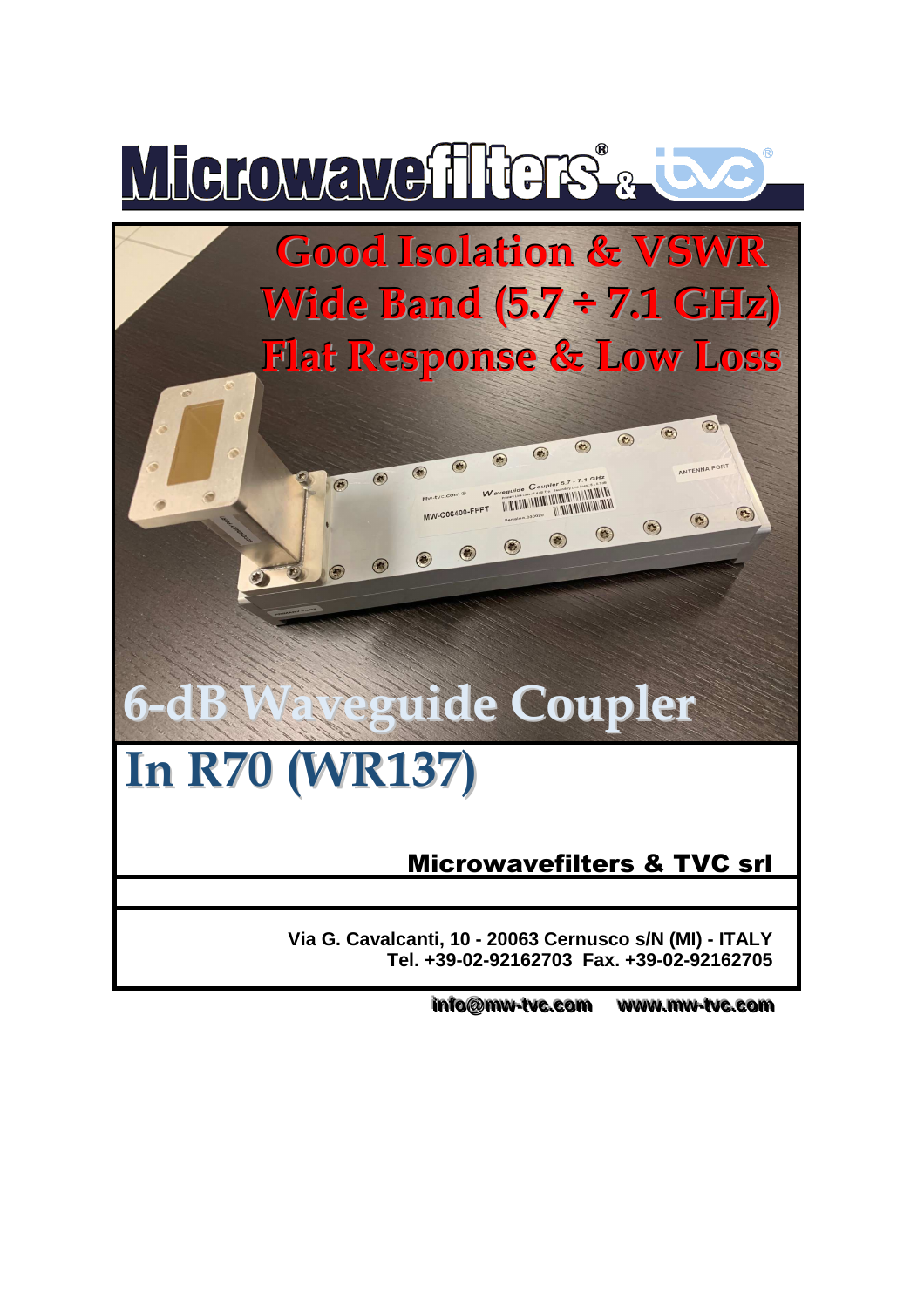

**Microwavefilters &TVC** has developed a new family of waveguide directional couplers, with 3 dB and 6 dB couplings, which can be used as dividers for indoor branching systems, among other things.

This family is characterized by its wide and flat frequency response, good VSWR, isolation and low loss.

### **Main Electrical & Mechanical Characteristics**

Part Number **MW-C06400-FFFT**  Coupling factor **6 dB (± 0.7 dB) Primary line loss** Frequency range **5.7 ÷ 7.1 GHz**  Isolation **≥ 30 dB**  Waveguide **WR137 (R70)** 

 $\leq$  1.6 dB VSWR (Return Loss) **1.12:1 max. (≥ 25.0 dB)**  Intermodulation **≤ 148 dBc, 2 input tones of 36 dBm**  Input / Output Ports **UER70 on all 3 Ports with M4 threaded**  holes<br>-40  $\div$  +70 °C

**Operating Temperature Range** Dimensions **240 x 123.5 x 58 mm** 



 **info@mw-tvc.com www.mw-tvc.com**